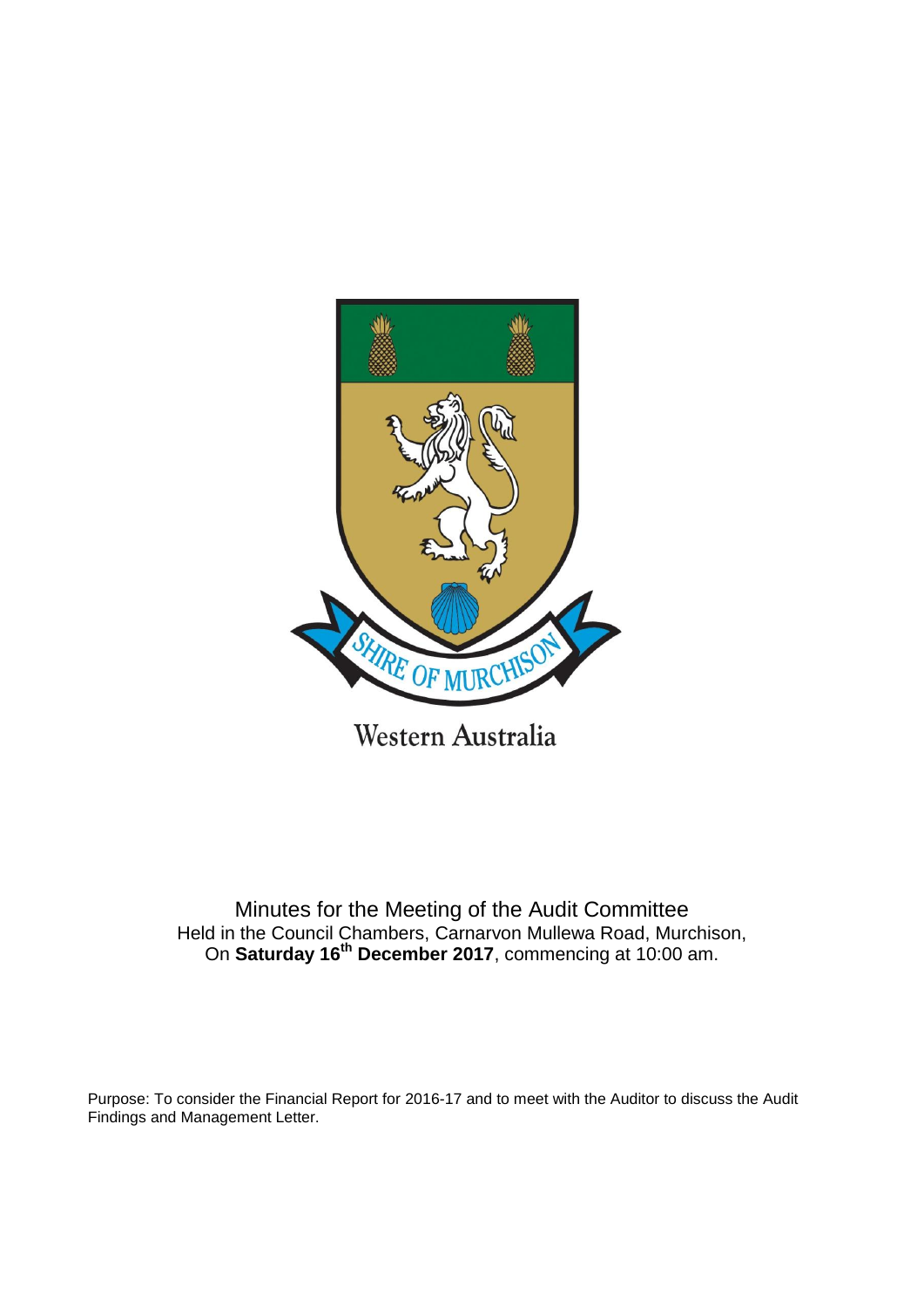# **TABLE OF CONTENTS**

| 1. DECLARATION OF OPENING/ANNOUNCEMENT OF VISITORS 3     |  |
|----------------------------------------------------------|--|
| 2. RECORD OF ATTENDANCE/APOLOGIES/LEAVE OF ABSENCE 3     |  |
|                                                          |  |
|                                                          |  |
| 4. ANNOUNCEMENTS BY PRESIDING PERSON WITHOUT DISCUSSION3 |  |
|                                                          |  |
|                                                          |  |
|                                                          |  |
|                                                          |  |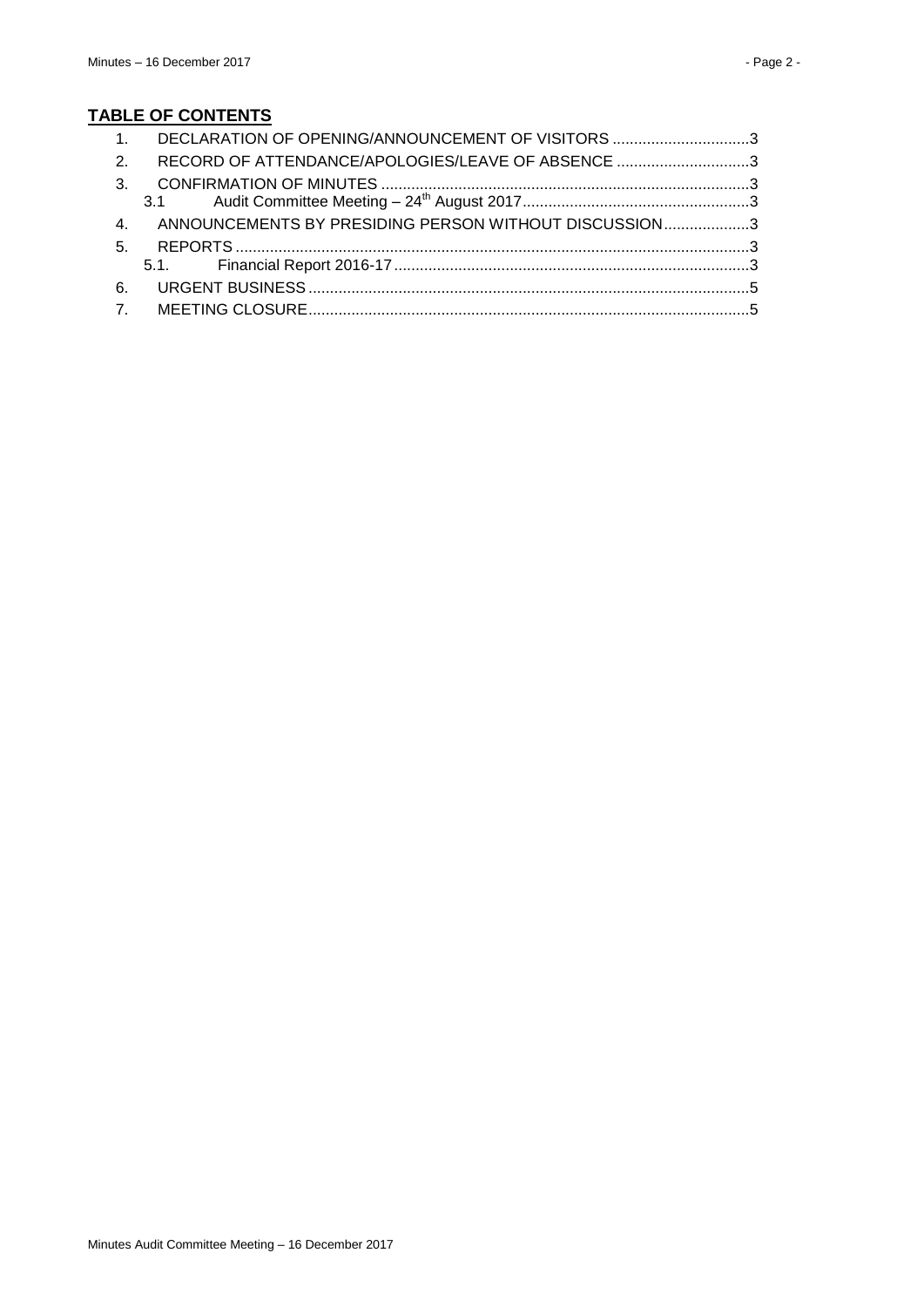# <span id="page-2-0"></span>**1. DECLARATION OF OPENING/ANNOUNCEMENT OF VISITORS**

The meeting opened at 10am

## <span id="page-2-1"></span>**2. RECORD OF ATTENDANCE/APOLOGIES/LEAVE OF ABSENCE**

President R Foulkes-Taylor Deputy President A Whitmarsh Cr E Foulkes-Taylor Cr G Mead Cr Q Fowler Cr P Squires

**Staff** Peter Dittrich – CEO Brian Wundenberg – Works Supervisor Ina Edwardson – DCEO

Auditor: Mr T Bate (via telephone)

## <span id="page-2-2"></span>**3. CONFIRMATION OF MINUTES**

## <span id="page-2-3"></span>**3.1 Audit Committee Meeting – 24th August 2017**

#### **Background:**

Minutes of the Audit Committee Meeting of Council have previously been circulated to all Audit Committee Members.

#### **Recommendation:**

That the minutes of the Audit Committee meeting held on 24<sup>th</sup> August 2017 be confirmed as an accurate record of proceedings

## **Voting Requirements:**

Simple majority

#### *Council Decision:* **Moved: Councillor A Whitmarsh Seconded: Councillor Q Fowler**

That the minutes of the Audit Committee meeting held on 24th August 2017 be confirmed as an accurate record of proceedings

**Carried For: 6 Against: 0**

# <span id="page-2-4"></span>**4. ANNOUNCEMENTS BY PRESIDING PERSON WITHOUT DISCUSSION**

# <span id="page-2-5"></span>**5. REPORTS**

# <span id="page-2-6"></span>**5.1. Financial Report 2016-17**

| File:              | 2.2                                                                     |
|--------------------|-------------------------------------------------------------------------|
| Author:            | Peter Dittrich - Chief Executive Officer                                |
| Interest Declared: | No interest to disclose                                                 |
| Date:              | 12th December 2017                                                      |
| Attachments:       | Financial Report 2016-17                                                |
|                    | Independent Auditors Report to the Ratepayers of the Shire of Murchison |
|                    | <b>Management Letter</b>                                                |

# **Matter for Consideration:**

Consideration of the Financial Report 2016 -17

# **Background:**

The 2016-17 Financial Report was prepared and sent to the auditor by the 30<sup>th</sup> September as prescribed.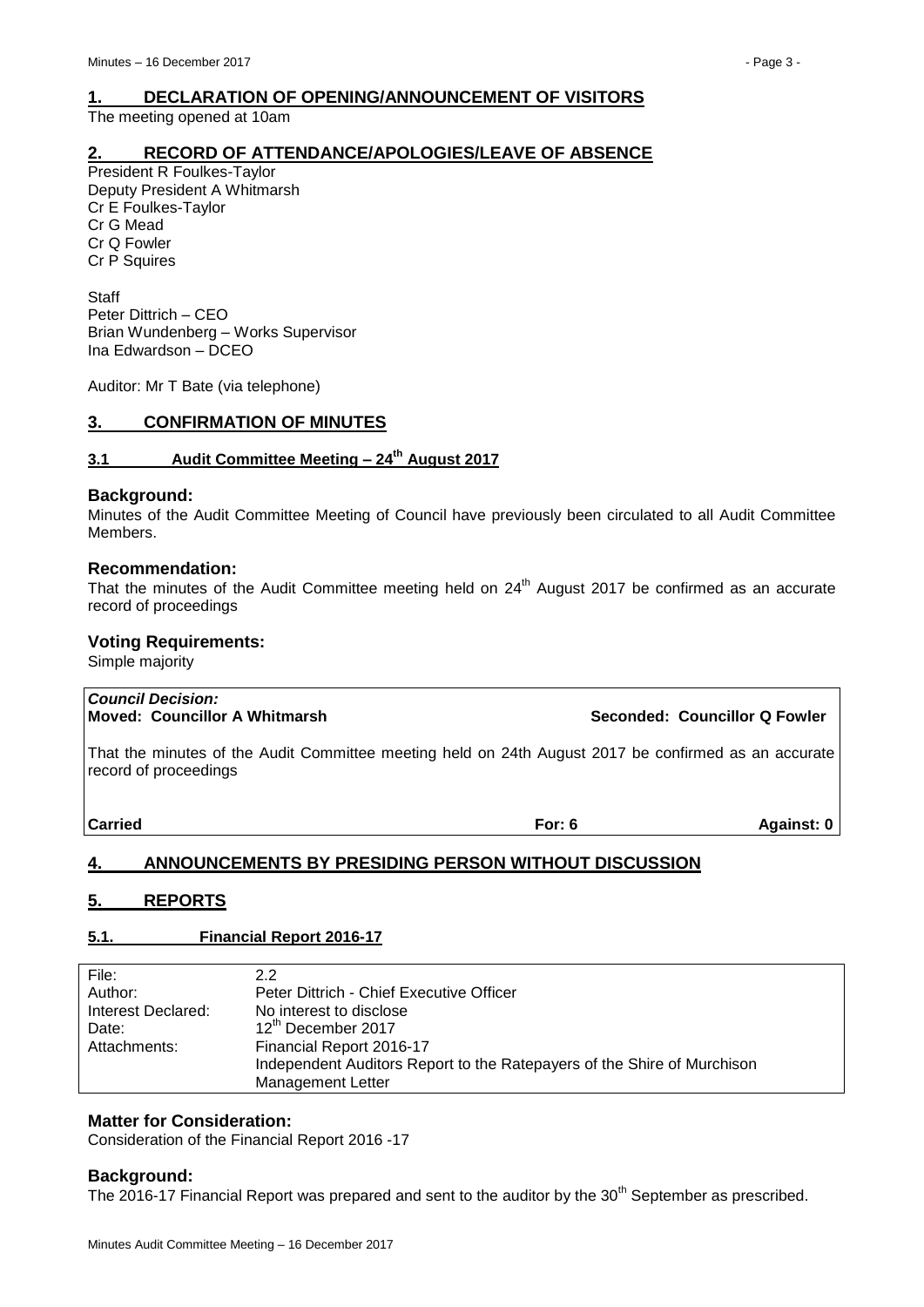The audited report, once adopted by Council, will be included in the Annual Report 2016-17 for presentation at the Annual Meeting of Electors to be held within 56 days of the adoption of the report.

# **Comment:**

RSM conducted the audit of the Financial Report 2016-17 in accordance with Australian Auditing Standards. They believe that the audit evidence that they obtained was sufficient and appropriate to provide a basis for their audit opinion.

In conducting the audit, RSM followed applicable independence requirements of Australian professional ethical pronouncements.

a) In their opinion, the Financial Report 2016-17 of the Shire of Murchison:

(i) Presents fairly, in all material respects, the financial position of Shire of Murchison as at 30 June 2017, and its financial performance and cash flows for the year then ended;

(ii) Complies with Australian Accounting Standards (including the Australian Accounting Interpretations); and

(iii) Is prepared in accordance with the requirements of the *Local Government Act 1995* Part 6 and the Regulations under that Act.

b) The Supplementary Ratio Information included in the financial report is supported by verifiable information and reasonable assumptions.

During the audit, RSM examined the design and implementation of the internal controls relevant to the accounting and financial control systems and in their Management Letter they have highlighted areas of concern:

- 1. Non-compliance with purchasing policy  $\Box$
- 2. Identification and valuation of fixed assets D
- 3. Overhead allocation D
- 4. High annual leave accrual at year end  $\Box$
- 5. Ratio analysis D
- 6. Fuel reconciliation

The findings and the CEO's response to the findings are attached.

# **Statutory Environment:**

Local Government Act 1995

Division 3 – Reporting on activities and finance

6.4. Financial report

(1) A local government is to prepare an annual financial report for the preceding financial year and such other financial reports as are prescribed.

 $(2)$  The financial report is to  $-$ 

(a) be prepared and presented in the manner and form prescribed; and

(b) contain the prescribed information.

(3) By 30 September following each financial year or such extended time as the Minister allows, a local government is to submit to its auditor —

(a) the accounts of the local government, balanced up to the last day of the preceding financial year; and

(b) the annual financial report of the local government for the preceding financial year.

## **Strategic Implications:**

Nil

## **Policy Implications:**

Nil

## **Financial Implications:**

The cost of the annual audit is included in the 2017-18 Budget

## **Consultation:**

Nil

## **Recommendation:**

That the Financial Report 2016-17 be accepted and referred to the Ordinary Council Meeting of 16<sup>th</sup> December 2017 for adoption by the Council.